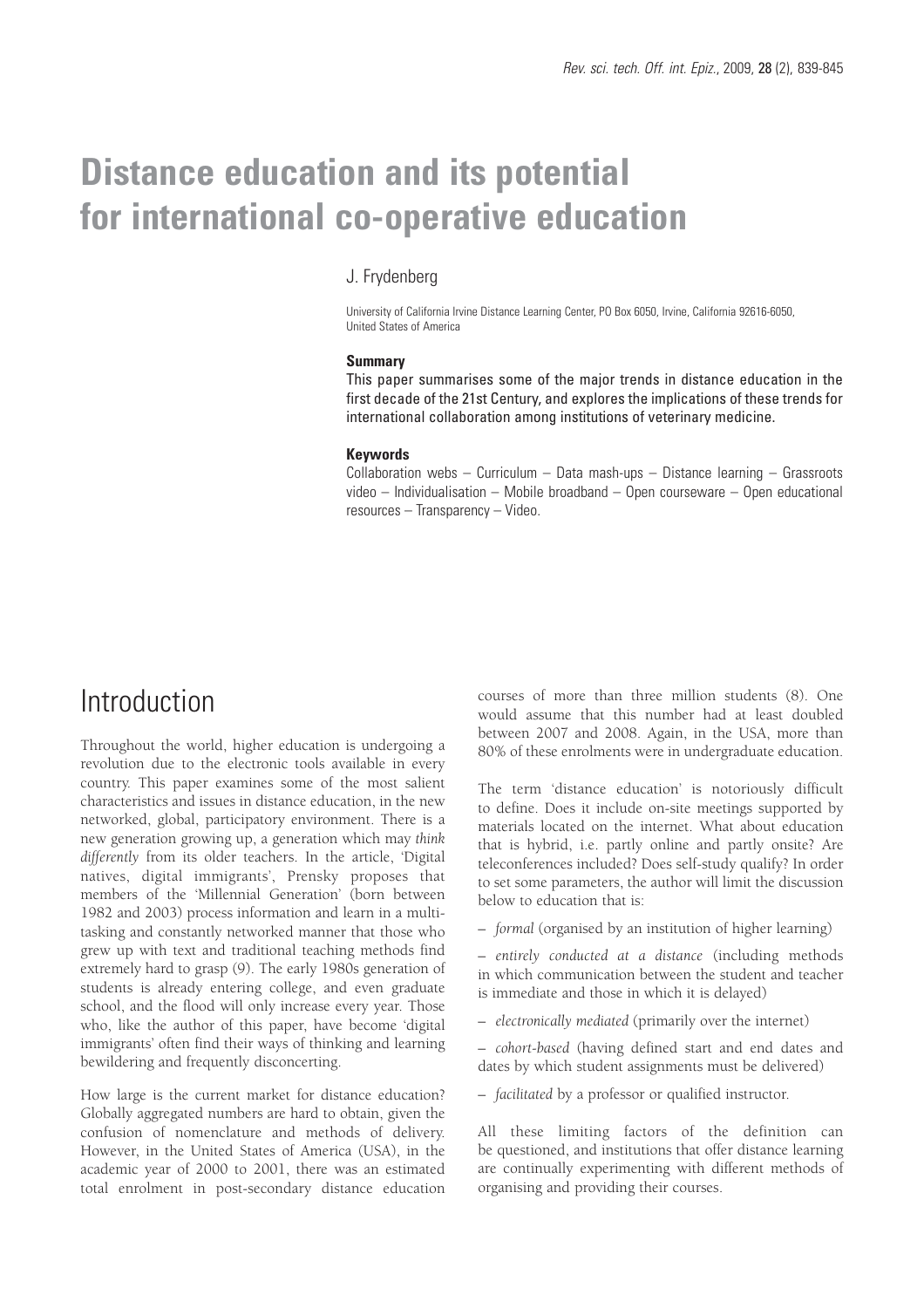The author suggests that, using the definition above, a distance education course consists of three major components:

- − the *content* of the course
- − the *context* in which the course is offered
- − the parameters and quality of the course *facilitation*.

All three are central to a high-quality educational experience.

#### **Content**

By *content*, the author means the teaching materials that are intentionally created or selected for the course. For example, including a link to a published article in an online course does not necessarily make that article educational. However, the act of selecting that article for a specific purpose and creating activities around it (study guides, discussion questions, analysis assignments) does make it educational. Similarly, teachers should select their media resources (video, audio, animations, simulations) very carefully for their instructional value if the educational experience is to be of high quality: e.g. exactly *this* five-minute piece of video; precisely *this* studentcomputer activity, etc. In addition, the content of the item must be directly related to the explicit learning objectives of the online course. Finally, the content must be accessible to the learners: technologically, linguistically and, for students with disabilities, for example, through multiple methods, so that each student can access the content in the way that suits them best.

#### **Context**

The course *context* is tightly intertwined with the content. Accessibility has already been mentioned, which, of course, relates to the delivery platform (their virtual classroom or teaching facility) as well as to the materials. In addition, the context defines how the materials are related both to the objectives of the course (the 'front end') and assessment (the 'back end'). There are many illuminating statements on content and context; one that may be of interest to the reader is from the Western Association of Schools and Colleges in the USA (11). A summary of standards documents can be found in the article: 'Quality standards in e-learning: a matrix of analysis' (3).

#### **Facilitation**

The third area is *facilitation*. Although not always presented as such, distance education works very well as a

'transforming pedagogy', in that it can easily be centred on the learner rather than on the instructor. Given that the main authoritarian structure (and cultural context) of the lecture hall has disappeared, distance learning can, if intentionally used in this way, serve as a leveller of social and structural hierarchies. This possibility does not please everyone, which may account for the large amount of debate over the merits of these new teaching tools. For a valuable exposition of the new pedagogies in distance learning, see Garrison and Anderson (4), in which the authors describe what they call the 'social presence', 'cognitive presence' and 'teaching presence' roles of the distance-education professor.

Experienced academics may well be frowning at this point, thinking: 'So what is so revolutionary? This is what I do every day.' They are right: neither the attention to content, nor to context, nor to facilitation in preference to formal lectures is, in itself, unique to distance education. However, the author proposes that there are two characteristics of distance education that elicit the passionate debate that surrounds it: its potential reach and its transparency.

Traditional brick-and-mortar institutions used to have an implicit or explicit service area or niche. To serve the entire territory of the USA, for example, there are over 1,500 junior and community colleges (two-year, postbaccalaureate institutions) (2, 7). Since potential students are no longer confined to seeking education within a close geographical radius of their home or work, there is an understandable fear among some educators that their services will no longer be needed, since students are no longer obliged to attend their 'home' university. Although anecdotal evidence and a few scattered studies imply that this is not the case (2), it is a natural fear.

However, the author believes that the major cause of the controversy or *Sturm und Drang* around distance education is its transparency. Traditionally, post-secondary education was a rather private affair. When the doors were closed, only the professor and the students saw and heard what went on. There were no cameras and few critical observers. Suddenly, with the advent of distance learning technologies, many parties have access to the classroom. It is as if the roof has been lifted from the building and anyone (almost anyone) can access what occurs within its walls. Now, administrators can assess the quality and quantity of the services offered to students by a particular professor, and can subject his or her educational materials to semi-public scrutiny. While this, in itself, is not a bad thing, it can lead to an overly rapid and, at times, thoughtless cry for standards and templates, to the detriment of creativity, experimentation and innovation.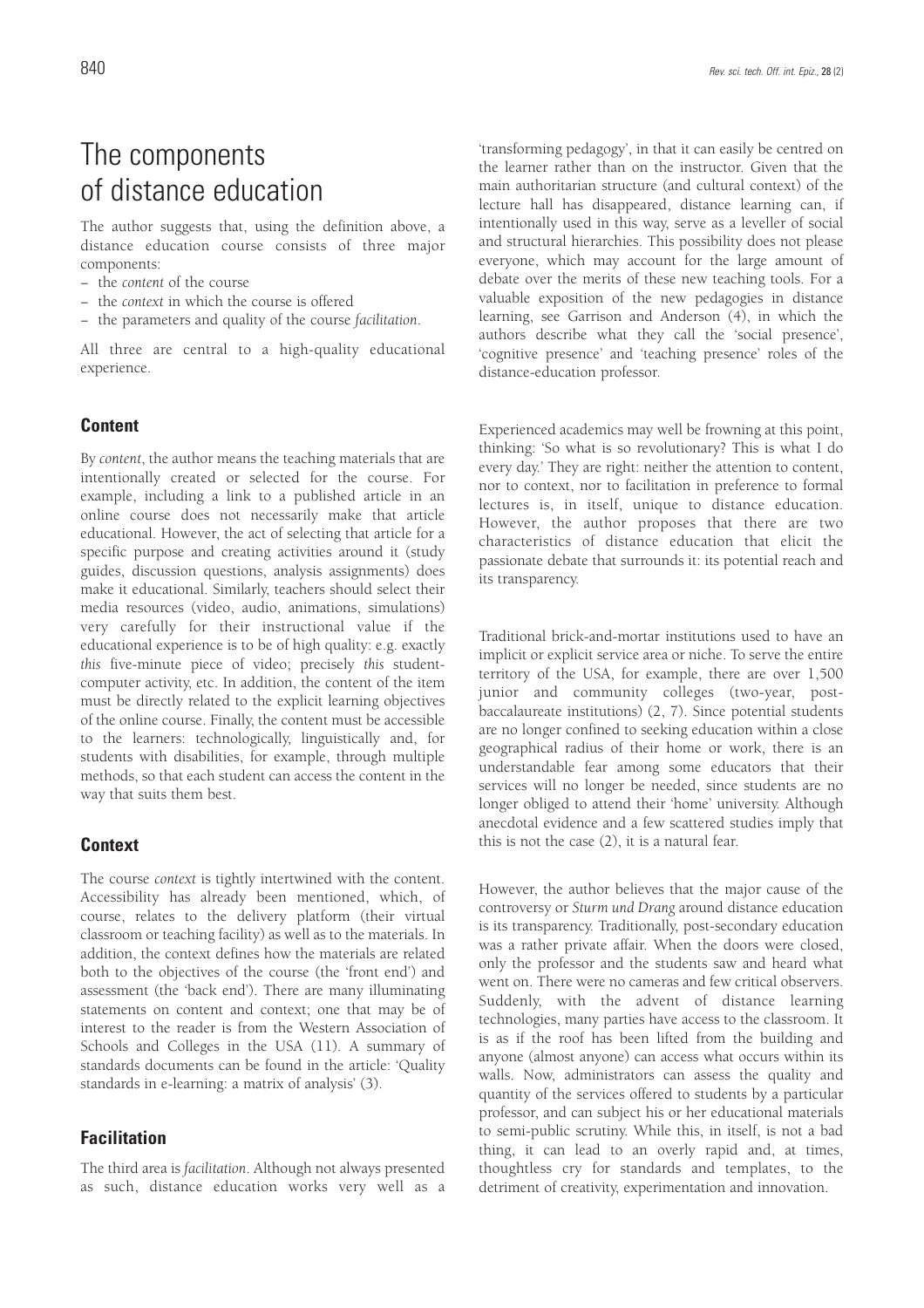#### **Trends in distance-learning technology**

To return to the students, the 'audience', who were briefly described in the opening paragraphs: what technologies are they using and for what purpose? What will they use in the near future? In the Horizon Report (6), four trends in distance-learning technologies that are affecting educators now and will affect them even more so within the next two to three years are:

- 'grassroots video'
- 'collaboration webs'
- mobile broadband
- data 'mash-ups'.

To these, the author wishes to add two more:

- instantaneity
- individualisation.

Each deserves some explanation.

#### **Grassroots video**

Grassroots video is what the author, an absolute amateur, captures with a cheap digital video camera or even a cell phone. Nothing new there – they are home movies. One difference, however, is that now the equipment can be carried everywhere; for example, in a cell phone. A second difference is the proliferation of ways to upload and share a video, such as through the websites You Tube or Flickr.

Why should educators care? Given their position of responsibility, educators have an obligation to be thoughtful about what they share with the world. Do they want to simply put out raw footage? Or do they want a certain level of post-production in their distance education? Even the highly entertaining and engaging lecture-captures that the University of California Berkeley makes available through You Tube (www.youtube. com/ucberkeley) are most certainly not free to produce, even though they look 'raw'. Whether an institution chooses to position itself as the leader in raw lecture capture or in Hollywood-quality educational video, with million-dollar post-production budgets, the ubiquitousness of broadband means that video is now receivable by an ever-increasing number of households. Like it or not, educators are in the video-production business.

#### **Collaboration webs**

Students are chatting (and fighting and 'flaming' and, occasionally, collaborating) on such social networking sites as MySpace (www.myspace.com), Facebook (www. facebook.com), Ning (www.ning.com), LinkedIn (www.linkedin.com), etc. In addition, there are document collaboration sites, such as Google Docs (http://docs.google.com), that include version control and annotation. For a much longer list, the 'best of' map at www.mindmeister.com/maps/show\_public/12213323 (5) lists 150 collaboration tools voted 'best in show' by a large, international group of volunteers.

So, collaboration webs are proliferating, but what are their implications for teaching and learning? One obvious application is that students are able to develop and maintain e-portfolios of their work. However, another rather interesting view of this pervasive and constant communication is its similarity to a cornerstone of scientific research: peer critique. Millennial students, it appears, live and breathe in a group world.

#### **Mobile broadband**

The third soon-to-be-common reality for distance education is that students expect to be able to take it with them wherever they go. Mobile devices are becoming more and more powerful. The fact that learners, even in rural areas and developing regions, already carry such mobile devices with them and, even today, have varying degrees of broadband access, demonstrates the necessity to organise and arrange education with mobile broadband in mind. But this will not be easy. The traditional 'unit of analysis' of academic content, such as a video, a PowerPoint file or a Flash presentation, is probably far too long for rapid access on mobile devices. Some educators speak disparagingly of 'sound byte education'. The mobile world demands that educators divide education into increasingly smaller pieces, and the 'Baby Boomer' generation (the author of this paper was born in 1952) resists this.

#### **Data mash-ups**

The fourth trend is data 'mash-ups'. As explained in the 2008 Horizon Report (6), 'A mashup is a web application that combines data from more than one source via a single, unified tool.' (See also 12.) It will be possible to combine geographic data with demographic data, with fiction, with video, with 'Second Life' simulations and so on. (See http://secondlife.com for an entry into the avatar world.) While this is still a very strange process to most current educators, Millennial students do not see any reason why they should not be able to access and combine data from anywhere, anytime. After all, as they might say, 'It's all bits and bytes, right?'

#### **Instantaneity**

The fifth trend, which may be so obvious that the Horizon Report (6) does not mention it, is the expectation of instantaneity. Teachers at the University of California Irvine, for example, have set the expectation that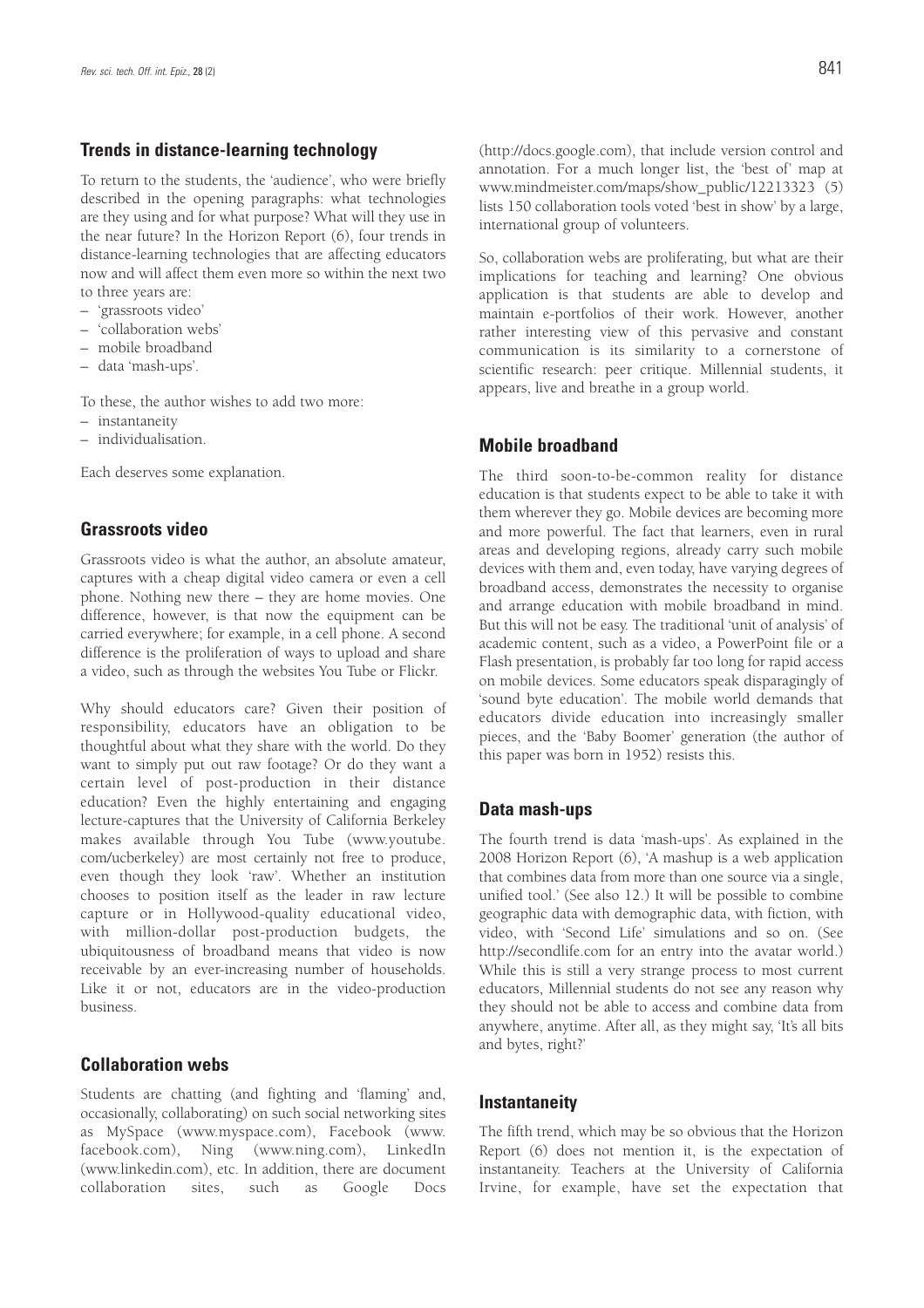instructors of online classes should be 'visibly present' to their students at least every 72 hours. That seems to be an aeon to many younger students. They are used to instant feedback and instant access in every other area (banking, purchasing, enrolment, entertainment, to mention a few), so that they are quite upset when their instructor is not available to them 24 hours a day. Professors are not used to seeing themselves as service providers to students.

#### **Individualisation**

Linked to the social networking introduced above, and often talked about as an aspect of 'Web 2.0' (13), are learner expectations of customisation and individualisation. Students expect to be able to customise educational sites and their content to fit their specific needs, as well as search for – and find – exactly the information or theory that they are looking for at any given moment. It is the very opposite of mass education: 'my education is customised for me and me only'. Their view of the role of the professor has changed accordingly: he or she is no longer the 'sage on the stage' but the 'guide on the side'. This implies to many students that the professor is a *personal* guide. Professors may disagree with this, not wanting to spend their time personally tutoring thousands of undergraduate students.

## Open educational resources

While this 'explosion' in pervasive technologies is occurring, another quiet revolution is happening, called 'open educational resources' (OER). Such resources comprise whatever an institution or professor wants to make available or 'open', which basically means free of charge, anonymously accessible and open to repurposing (making derivatives, translation and generally doing whatever the student wants to do with the content, as long as proper attribution is given to the creator).

The first innovator in this field was the Massachusetts Institute of Technology (MIT), which now freely offers content from more than 1,800 MIT courses over the internet (http://ocw.mit.edu). Based on this groundbreaking work, hundreds of other institutions from around the world have joined the OER movement and organised themselves into the Open Courseware Consortium (www.ocwconsortium.org). Open courseware (OCW) is based on quite a revolutionary proposition: to make educationally organised knowledge freely available to anyone, anywhere. Are they, in fact, 'giving away the shop'? Not in any way. Indeed, one of the unintended side effects of the OCW or OER movement is to demonstrate exactly why instruction matters: content is not education. Content is just content. Instruction is the scope, selection and sequencing of content into an educational process, attended by reasonable assessment (or certification) of competence. That is not free.

A great number of issues arise once content is 'dethroned' from its primary position. In the past, content was closely guarded by educators and others could only gain it if they were admitted into this elite group. Now, content is freely available to anyone who wants to access it. Since anyone can publish content, and since anyone who wants to can re-use (and potentially distort or otherwise devalue) available content, who now decides what is quality? It used to be obvious what 'quality' was: it was what an institution with an impressive reputation provided. Now that anyone can publish, what are the criteria for assessing quality? Educators appear to be facing a stalemate between 'canonical' and 'heretical' information. For a careful analysis of the opportunities and challenges of OER, see Baraniuk (1).

The concept of OER is ideally suited to the user communities referred to above as social networking or collaborative webs. If the OER offered by institutions is carefully designed for the defined needs of a specific user group (such as kindergarten teachers, radiology technicians, financial planners or veterinarians), that user group is reachable. They already have an incentive to participate in furthering the practical and theoretical knowledge and practices of their profession and/or interest. They can be fairly easily enticed into joining a network of critics and content developers for their specific field. Their comments, for example, in blog form, and their derivatives, such as translated or improved content, can be captured and re-exposed to the world. In this manner, the 'body of knowledge' of the field about which they are passionate grows exponentially.

Now, let's begin to pull the threads together. First, one should consider a few counter-indications to the attractive scenario described above. The most obvious is often referred to as the 'digital divide'. It is another facet of the gulf between North and South, developed and developing, and 'haves' versus 'have-nots' from which the world still suffers. A few have access to home broadband, ever-morepowerful laptop computers, cell phones that work everywhere, and so on. Many do not. The need to plan technologies with users in mind is humbling to the enthusiastic educational content developer. These teachers want so very much to avail themselves of the most 'stateof-the-art' technology in designing learning objectives and pathways, but if the user is struggling with intermittent dial-up connectivity, it may be that he or she simply cannot access the high-quality video, audio and simulations thus created. Hence: text.

The second caveat is the generational divide examined above. In a rebuttal to the assertion by Prensky (9), that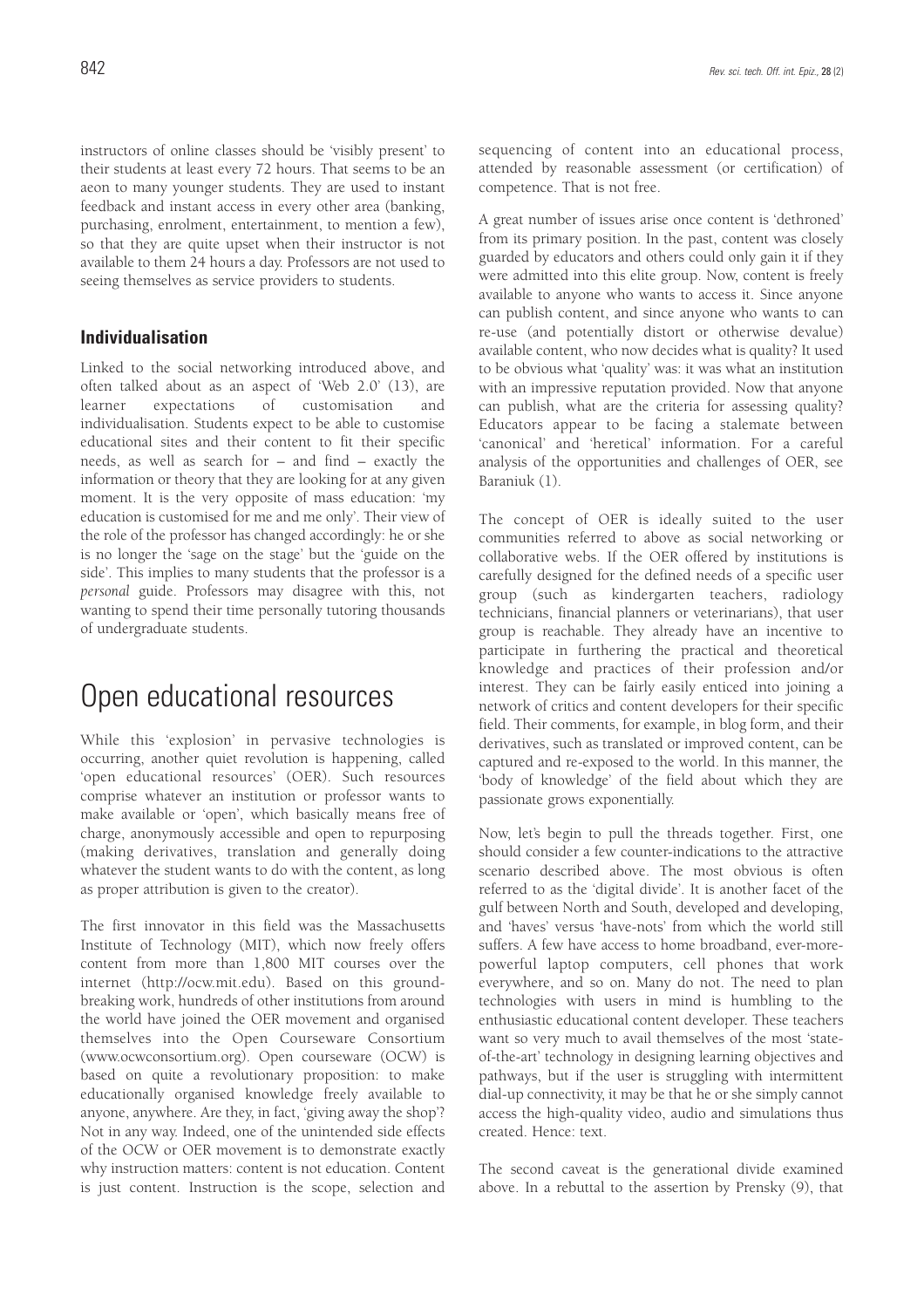educators need to change how they educate because the learners have changed, VanSlyke argues that the penchant of the 'digital natives' for using discourse to make sense of experience, 'suggests that we should conceive of the cultural assimilation between the digital natives and immigrants as a mutual process of adaptation rather than a one-way street' (10).

What are the implications for international collaboration amid these current and future trends in distance learning? For schools and practitioners of veterinary medicine, and for the human and animal recipients of their work, the author believes there are three primary implications:

– *access* to information is insufficient; educational providers must offer content designed to instruct, accompanied by a service wrap-around (i.e. tutorials, web seminars, electronic 'office hours', etc) to assist learners in making sense of the content

– schools can begin to specialise in fields especially relevant to their location because students can gain access to other areas of study from other providers through elearning

– since they no longer have to devise and teach curricula in all areas of study, veterinary education providers can employ distance education to spread knowledge and skills not only to their students, but to the population in general.

Now to briefly examine each statement. If educators accept the proposal that the new generations will be more inclined to construct meaning collaboratively, rather than memorise what they are told and regurgitate it, then courses must be specifically and clearly designed to enable discussion right at the site of the digital media content (so that those who access the content also access the discussion). To be effective and have worldwide impact, the providers must design the collaborative context of the course from the very start and not assume that this is something to be added later. It becomes the very heart of the educational experience. Luckily, this costs practically nothing; free social networking tools abound on the Web and schools do not have to invent them.

The potential for specialisation that educational collaboration enables has wide-ranging effects. For example, a group of professors from various institutions can develop a series of basic courses (for example, livestock physiology) that are later offered to all the students in all their institutions, but taught by only a few of the original designers in rotation. The professors who are not teaching the course(s) at a given time will then be able to spend more time developing specialised courses of the kind that no single provider can offer. Both the general and the specialised courses can contribute to and avail themselves of OER, so that the development curve is shortened. When the specialised courses are offered electronically, students from all over the world can select

A third advantage of collaboration on educational curricula is the opportunity to revise content for secondary users, such as farmers or practising veterinarians. Continuing life long education is a mission of most post-secondary providers but, with the overload of daily instruction and research, it frequently becomes a lesser priority. The development of educational content is never finished; it is always a work in progress. Being able to offer welldesigned educational pathways to practising constituencies would enable schools to disseminate their research findings to a much larger audience of users. These users, in turn, will bring their practical perspective to the content and the way in which it is offered, to create a continuing cycle (or spiral) of constant improvement.

these as electives. This brings all students everywhere a

much greater choice of specialisations.

In conclusion, electronically mediated distance education in the 21st Century contains within it the seeds to truly become a 'people's movement'. It is the contention of the author that, in this new networked world, the professor, with his or her expertise both as an educator and as an interpreter of complex relationships, only becomes more crucial. Content can be misused, misunderstood and misapplied. Experts (professors) will be in more demand than ever.

## Acknowledgements

The author gratefully acknowledges the assistance and enthusiastic support of Dr Donal Walsh in the development and production of this paper.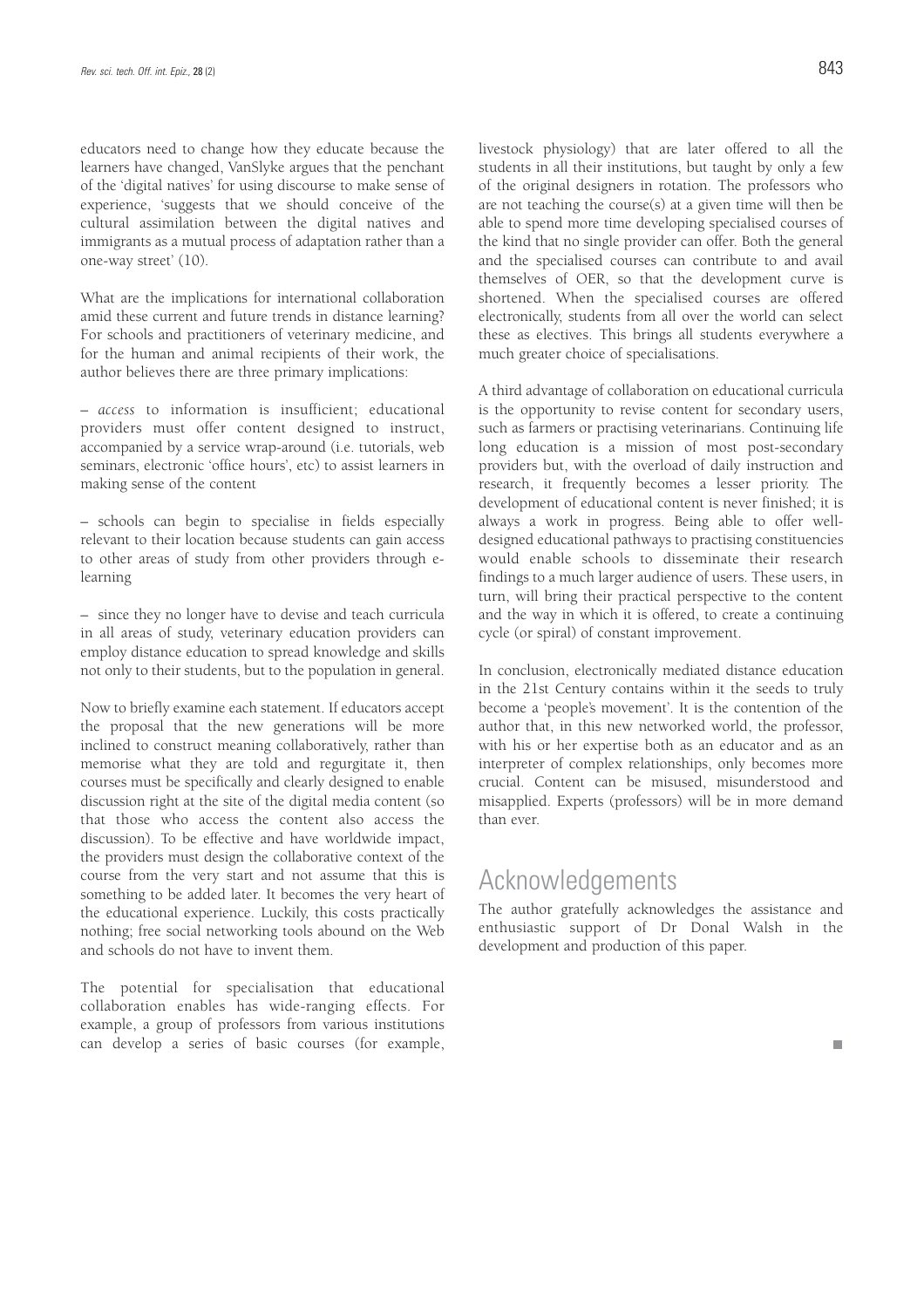## **L'enseignement à distance et ses possibilités dans le domaine de l'enseignement international en coopération**

#### J. Frydenberg

#### **Résumé**

Cet article résume les évolutions de l'enseignement à distance en ce début de 21e siècle et analyse leur impact sur la collaboration entre institutions de médecine vétérinaire au niveau international.

#### **Mots-clés**

Bases de données composites – Enseignement à distance – Haut débit mobile – Individualisation – Matériel d'enseignement à distance – Programme d'enseignement – Réseau de collaboration en ligne – Ressources didactiques à distance – Transparence – Vidéo – Vidéo de vulgarisation.

п

## **Enseñanza a distancia y posibilidades de colaboración internacional al respecto**

J. Frydenberg

#### **Resumen**

El autor expone algunas de las principales evoluciones de la formación a distancia durante la primera década del siglo XXI y analiza sus posibilidades en materia de colaboración internacional entre instituciones de medicina veterinaria.

#### **Palabras clave**

Conexión inalámbrica de alta velocidad – Enseñanza a distancia – Información proveniente de distintos sitios web – Personalización – Planes de estudios – Programa de formación abierto – Recursos educativos abiertos – Red de colaboración – Transparencia – Video – Video comunitario.

п

## References

- 1. Baraniuk R. (2007). Challenges and opportunities for the open education movement: a connexions case study. *In* Opening up education (T. Iiyoshi & M.S.V. Kumar, eds). MIT Press, Cambridge, Massachusetts.
- 2. Cavanaugh J. (2005). Are online courses cannibalising students from existing courses? *J. asynchronous learn. Networks*, **9** (3), 3-8. Available at: www.sloanc.org/ publications/jaln/v9n3/pdf/v9n3\_cavanaugh.pdf (accessed on 9 April 2008).
- 3. Frydenberg J. (2002). Quality standards in e-learning: a matrix of analysis. *Int. Rev. Res. open dist. Learn.*, **3** (2), 1-14. Available at: www.irrodl.org/index.php/irrodl/article/view/ 109/189 (accessed on 9 April 2008).
- 4. Garrison D.R. & Anderson T. (2003). E-learning in the 21st Century. Routledge Falmer, London.
- 5. Good R. (2009). Best online collaboration tools 2009 Robin Good's collaborative map. Available at: www. mindmeister.com/maps/show\_public/12213323 (accessed on 19 August 2009).